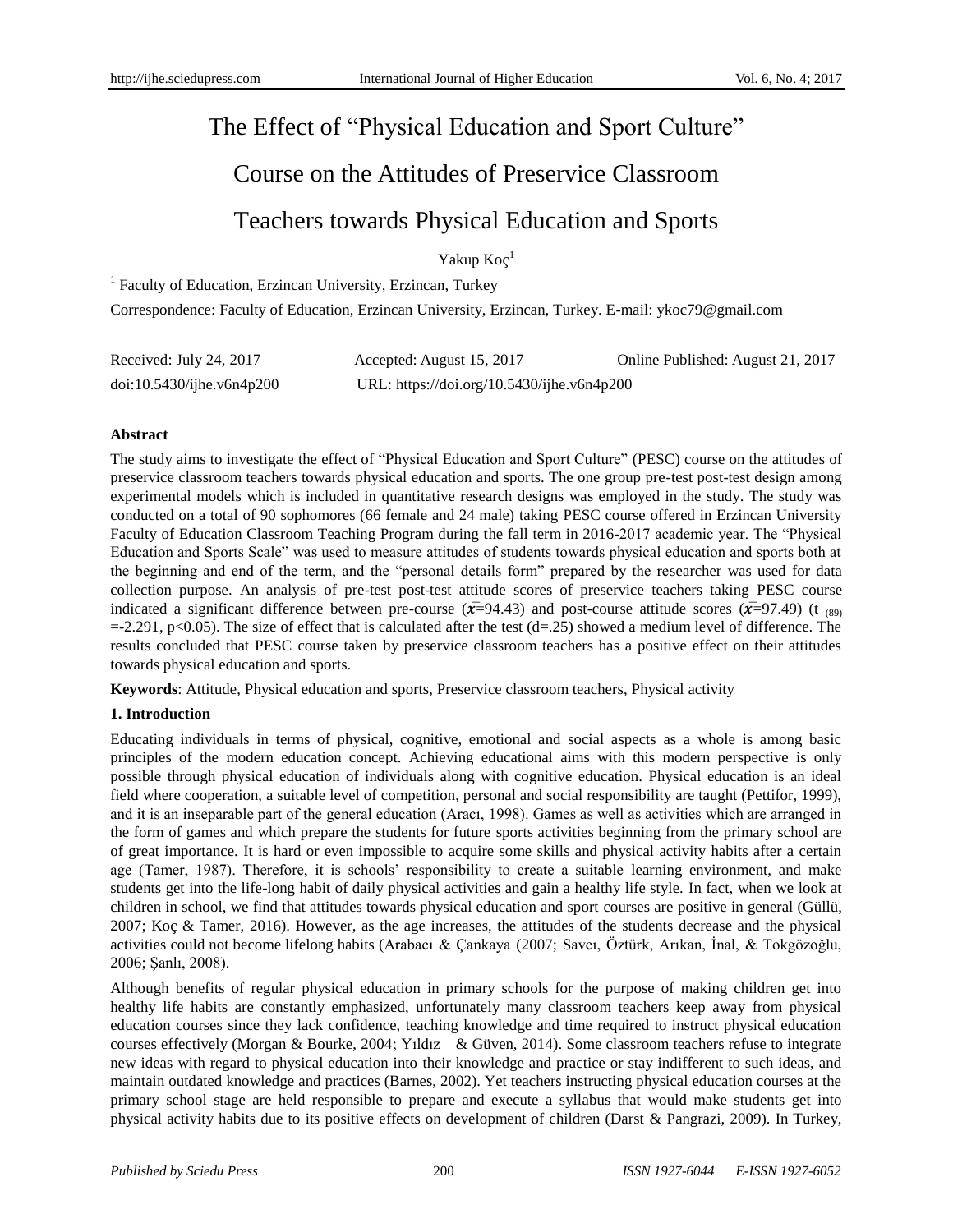physical education courses in primary schools during grades 1-4 are instructed by classroom teachers. In general, the "Games and physical activities" course which is included in the curriculum of primary schools appears to be an activity which is mentioned in weekly schedules, but which is only filled with tests aiming to support mathematics and Turkish courses (Gürsel, 2005). Although classroom teachers believe in the importance of the games and physical activities course, they have difficulty in what to teach during the class. As a result, well-rounded education and development of children, who require activities and games more than anyone else, are hindered (Pehlivan, 2001).

Among reasons for classroom teachers for their nonattendance to physical education programs are their knowledge levels, experiences, attitudes and environmental conditions (Kim & Taggart, 2004; Roth, 2005). A quality physical education course requires an effective teacher. Knowledge, skills and attitudes of teachers are important in learning of students. An attitude is defined as "a disposition attributed to an individual who regularly creates feelings, thoughts and behaviors with regard to a psychological object" (Kağıtçıbaşı, 1999). In general, attitudes of classroom teachers towards practices regarding physical education course syllabus can be considered as negative (Arslan & Altay, 2008). In their studies, Xiang, Lowy and McBride (2002), and Portman (1996) have found that many teachers who have not gained a good level of physical education understanding adopt negative attitudes towards physical education. Attitudes of preservice or regular classroom teachers towards physical education and sports have been studied by their grades, genders, activity in sports etc. (Dalaman, 2015; Yazıcı, Kalkavan & Özdilek, 2016; Yıldız, 2010). However, a literature review did not return any study on attitudes of preservice classroom teachers towards physical education and sports by their body mass indices or physical activity levels. In general, there is only a few numbers of large-scale studies in Turkey on physical activity levels (Savcı et al., 2006).

A great majority of the community perceives the physical activity concept as the synonym for "sports" and "exercise" words. Although physical activity, sports and exercise concepts have different meanings, most of the time they are used interchangeably (Caspersen, Pereira & Curran, 2000). According to Rowland and Freedson (1994), physical activity is the energy consumed by a body by means of its skeletal muscles or amount of daily movement of an individual. Among significant reasons that increase prevalence of chronic diseases such as obesity, cardiovascular diseases, hypertension, diabetes and osteoporosis are insufficient knowledge of individuals regarding physical activity, unawareness with regard to importance of physical activity for health, and sedentary lifestyle becoming widespread along with the rise in technology (MacAuley, 1994; U.S. Department of Health and Human Services, 1996). A great diversity of methods in the literature regarding measurement of the physical activity level poses a challenge in comparison of results (Laporte, Montoye, & Caspersen, 1985). Due to economic reasons, many researchers prefer questionnaires among subjective methods (Kreska & Caspersen, 1997) to which the International Physical Activity Questionnaire (IPAQ) can be given as an example (Atenz, 2001; www.ipaq.ki.SE).

The effect of courses related to physical education and sports which are taken in universities has not been researched sufficiently in field studies. However, Allison (1990) has emphasized the need for researchers to focus on studies related to preservice and regular classroom teachers and the physical education course due to the responsibility that classroom teachers have with regard to instructing physical education courses. Some courses are offered during undergraduate study of preservice classroom teachers to develop their competence with regard to the physical education course. According to the teacher education program introduced in 2006-2007 Academic Year, "Physical Education and Sport Culture" (PESC) and "Physical Education and Game Teaching" courses which are offered in the third and fourth terms of the classroom teaching undergraduate program consist of two parts, namely theoretical and practical parts, and each has 3 weekly course hours (Board of Higher Education, 2007). The content of PESC course, which is offered in faculties of education' programs in Turkey, is determined by the Board of Higher Education and covers subjects such as orders, marching, turns, line forming, tools and materials used in physical education courses, free gymnastics exercises, injuries, first aid and sport branches such as soccer, volleyball and basketball. The Physical Education and Game Teaching course covers subjects such as lecturing methods in physical education courses, classroom management, assessment and evaluation, syllabus and working plans, educational games, modern folk dances and game teaching (Aracı, 2007). It has been argued that attitudes of preservice classroom teachers towards courses they take during preservice education period play an important role in all activities they attend to during their professional life (Bağcı, 2007) and particularly, their attitudes towards the physical activity significantly affect the behaviors and learning outcomes which they will offer to their students (Parks, Solmon, & Lee, 2007). A literature review did not return any qualitative or quantitative study on to what extent courses related to physical education which are offered during undergraduate study affect attitudes of preservice classroom teachers in terms different variables. Understanding the effect of PESC course on attitudes of Preservice teachers towards physical education and sports would enhance the importance of this course in the university.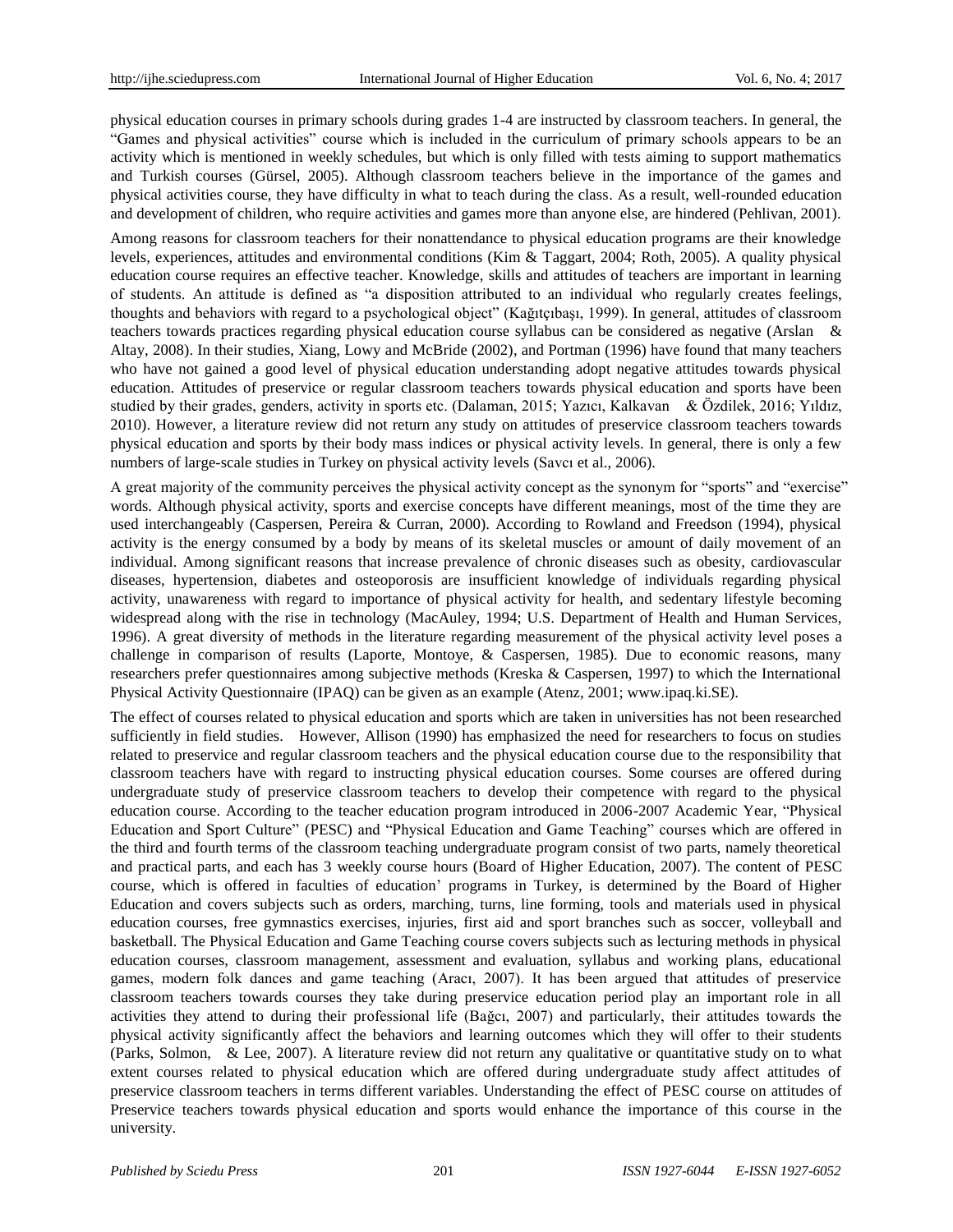The main aim of the study is to investigate the effect of "Physical Education and Sport Culture" course on the attitudes of preservice classroom teachers towards physical education and sports. Another aim of the study is the investigation of attitudes of preservice classroom teachers towards physical education and sports in terms of independent variables.

#### **2. Method**

#### *2.1 Model of the Study*

The study was built on the quantitative research model, and one group pretest-posttest design was employed (Karasar, 2006).

#### *2.2 Study Group*

The study group consisted of 105 sophomores studying in Erzincan University Faculty of Education Department of Classroom Teaching during 2016-2017 academic year. All data regarding 90 preservice teachers (being 65 females and 25 males) of the study group were collected and these data were used in the study. Age range of the preservice teachers was  $19 - 28$  with a mean of  $21.12$  (Sd=1.48).

#### *2.3 Data Collection Tools*

The "Physical Education and Sports Scale", the International Physical Activity Questionnaire (IPAQ) (short form) and a "Personal Details Form" were utilized in the study as a means of collecting data.

#### 2.3.1 The Physical Education and Sports Scale (PESS)

This scale was developed by Demirhan and Altay (2001) and it consists of a total of 24 items (12 of them positive and 12 of them negative). Questions may be replied with a 5-point Likert scale represented by "Strongly disagree", "disagree", "neutral", "agree", "strongly agree" answers. The highest possible score is 120 and the lowest possible score is 24. In the exploratory factor analysis of BESTÖ for preservice classroom teachers (n= 90), KMO value was found .83 and Bartlett test was significant ( $x^2$ =1049.83; p < .001). It is understood that the one factor structure reflected 34.21% of total variance. In social sciences, a value greater than 30% is sufficient for a one-factor scale (Büyüköztürk, 2008). The correlation values between the items and total ranged between .34 and .72. No items were excluded. The reliability of Cronbach Alpha internal consistency of the scale was .91. The scale was found to be valid, reliable and suitable for this study group.

#### 2.3.2 The International Physical Activity Questionnaire (IPAQ) (Short Form)

The questionnaire which was used to portray the study group consists of 4 separate sections and a total of 7 questions. It is recommended to use the questionnaire for adults with an age range of 18-69. Studies have shown that IPAQ (short form) is a reliable and valid method for determining physical activity (Craig, Marshall, Sjostrom, Bauman & Booth, 2003; Atenz, 2001). Besides, validity and reliability of its Turkish version have been accepted for Turkey (Öztürk, 2005). The questionnaire contains questions about physical activities performed for at least 10 minutes within the last 7 days. The questionnaire tries to find the answers for how much time and for how many days in the recent week a) Vigorous physical activities (High), b) Moderate level physical activities (Moderate), c) Walking (Low) have been performed. MET method is used to determine the physical activity level. In IPAQ, consumption assumptions are as follows: Vigorous Intensity = 8.0 MET, Moderate Intensity = 4.0 MET, Walking = 3.3 MET. A total consumed MET amount during three different physical activities performed by a person is calculated based on duration of such activities and their weekly frequencies. Physical Activity levels have been classified in 3 categories (Inactive, Minimally Active and HEPA active) based on the obtained MET values (Atenz, 2001; IPAQ, 2017).

## 2.3.3 Personal Details Form

Heights and weights of the students in the study group were measured using sensitive devices during the pre-test and post-test, and their Body Mass Indices (BMI) were calculated. BMI classification was made according to World Health Organization (WHO) evaluation (Underweight=below 18.5, Normal= 18.5-24.99, Overweight= 30-39.99, Obese=above 40).

#### *2.4 Procedure*

The study group consisted of a total of 105 preservice teachers in 3 classes. At the beginning of the term, the "Physical Education and Sports Scale" and the International Physical Activity Questionnaire form (Short Form) were applied, and heights and weights of the students were measured and recorded in the personal details form. After pre-test details were obtained, 2 hours per week of practical and 1 hour per week of theoretical courses were lectured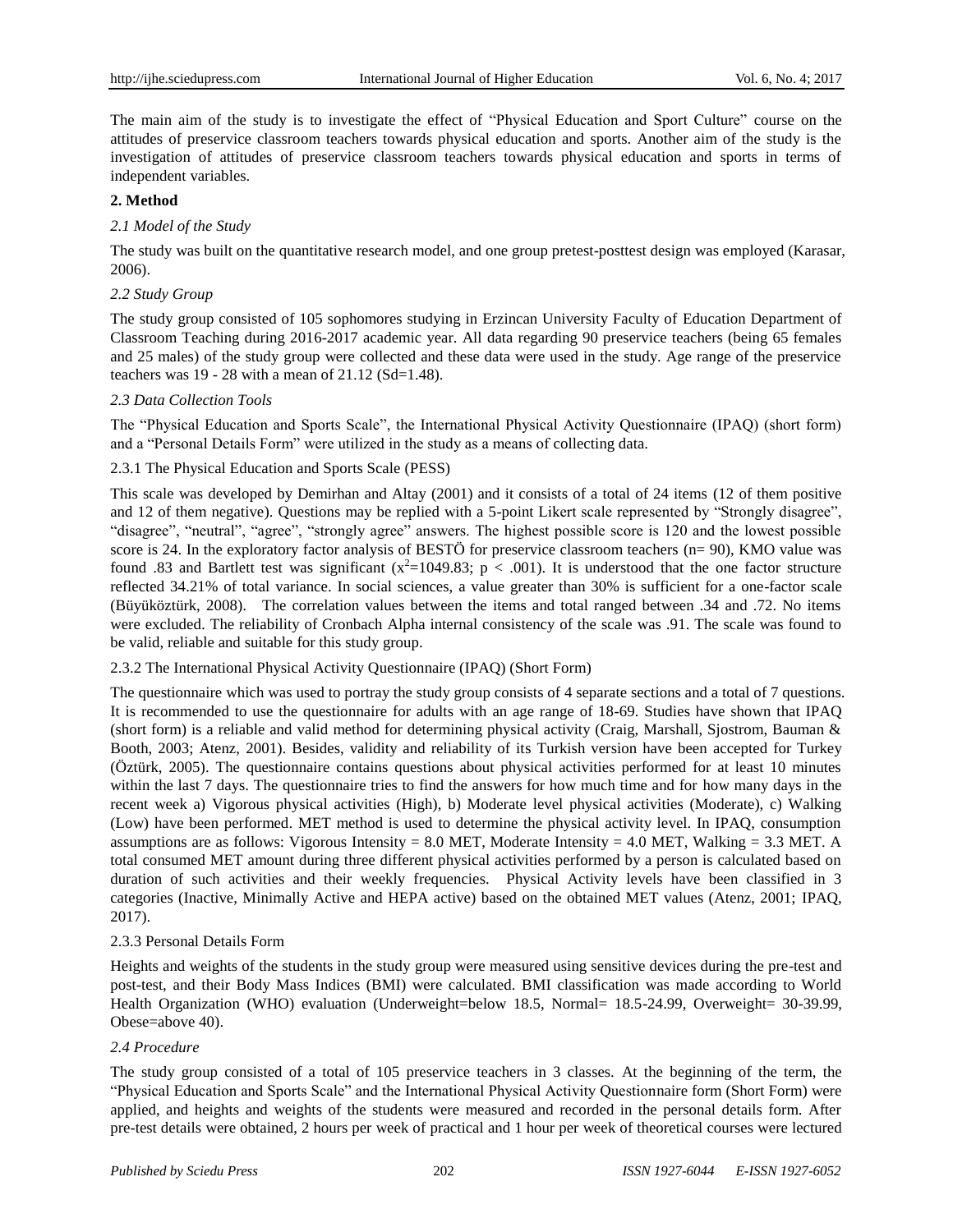for 12 weeks during the term. The same program was implemented for all classes. Practical lessons were offered as a block class (100 minutes). All the students were strongly encouraged to attend the class actively as far as possible. The syllabus was followed attentively. On the average, each class consisted of gathering and an introductory speech (10 min), warming-up (15 min), the main part (45 min), educational games (15 min) and free activity and ending up (15 min). At the end of the term, the "Physical Education and Sports Scale" was implemented on preservice teachers and their weights were measured and recorded in the personal details form.

# *2.5 Analysis of Data*

The obtained data were analyzed using SPSS (Statistical Package for Social Sciences) statistical software package. Frequency, arithmetical mean, standard deviation, t-test and one-way analysis of variance (ANOVA) were utilized as statistical methods for evaluation of the data. Based on the Skewness and Kurtosis values (-2,+2 range), and the results of Levene (homogeneity of variances) test for normal distribution status of data, it was decided whether the data satisfied preconditions of parametric tests or not (Field, 2013).

## **3. Results**

| <b>Variables</b>          | <b>Groups</b>        | $\mathbf f$    | $\frac{6}{9}$ |
|---------------------------|----------------------|----------------|---------------|
|                           | Female               | 66             | 73.3          |
| Gender                    | Male                 | 24             | 26.7          |
| (Short<br><b>IPAQ</b>     | Inactive $(1)$       | 15             | 16.7          |
| Form)                     | Minimally Active (2) | 62             | 68.9          |
| <b>Classification</b>     | Hepa Active (3)      | 13             | 14.4          |
|                           | Underweight (1)      | 14             | 15.6          |
| <b>BMI</b> Classification | Normal $(2)$         | 60             | 66.7          |
| (Pre-test)                | Overweight (3)       | 14             | 15.6          |
|                           | Obese $(4)$          | 2              | 2.2           |
|                           | Underweight          | 9              | 10.0          |
| <b>BMI</b> Classification | Normal               | 65             | 72.2          |
| (Post-test)               | Overweight           | 14             | 15.6          |
|                           | Obese                | $\mathfrak{D}$ | 2.2           |

Table 1. Personal information of the preservice classroom teachers

| Table 2. Descriptive statistics of preservice classroom teachers |  |  |
|------------------------------------------------------------------|--|--|
|------------------------------------------------------------------|--|--|

|                                         | x     | Sd    | Min. | Max            | <b>Skewness</b> | <b>Kurtosis</b> |
|-----------------------------------------|-------|-------|------|----------------|-----------------|-----------------|
| <b>IPAQ (Short Form) Classification</b> | 1.98  | .56   |      |                | $-.01$          | .30             |
| <b>BMI Classification</b> (Pre-test)    | 2.04  | .63   |      | $\overline{4}$ | .51             | 1 17            |
| <b>BMI Classification</b> (Post-test)   | 2.10  | .58   |      | $\overline{4}$ | .70             | 1.99            |
| <b>Attitude</b> (Pre-test)              | 94.43 | 14.54 | 53   | 120            | $-31$           | $-.54$          |
| <b>Attitude</b> (Post-test)             | 97.49 | 15.92 | 44   | 120            | $-1.00$         | 1.50            |

Table 2 contains descriptive statistics of preservice classroom teacher (Means and standard deviations, normality). An analysis of table 2 indicates that skewness and kurtosis values of the data of preservice classroom teachers which would be used in the study were suitable for usage of parametric tests.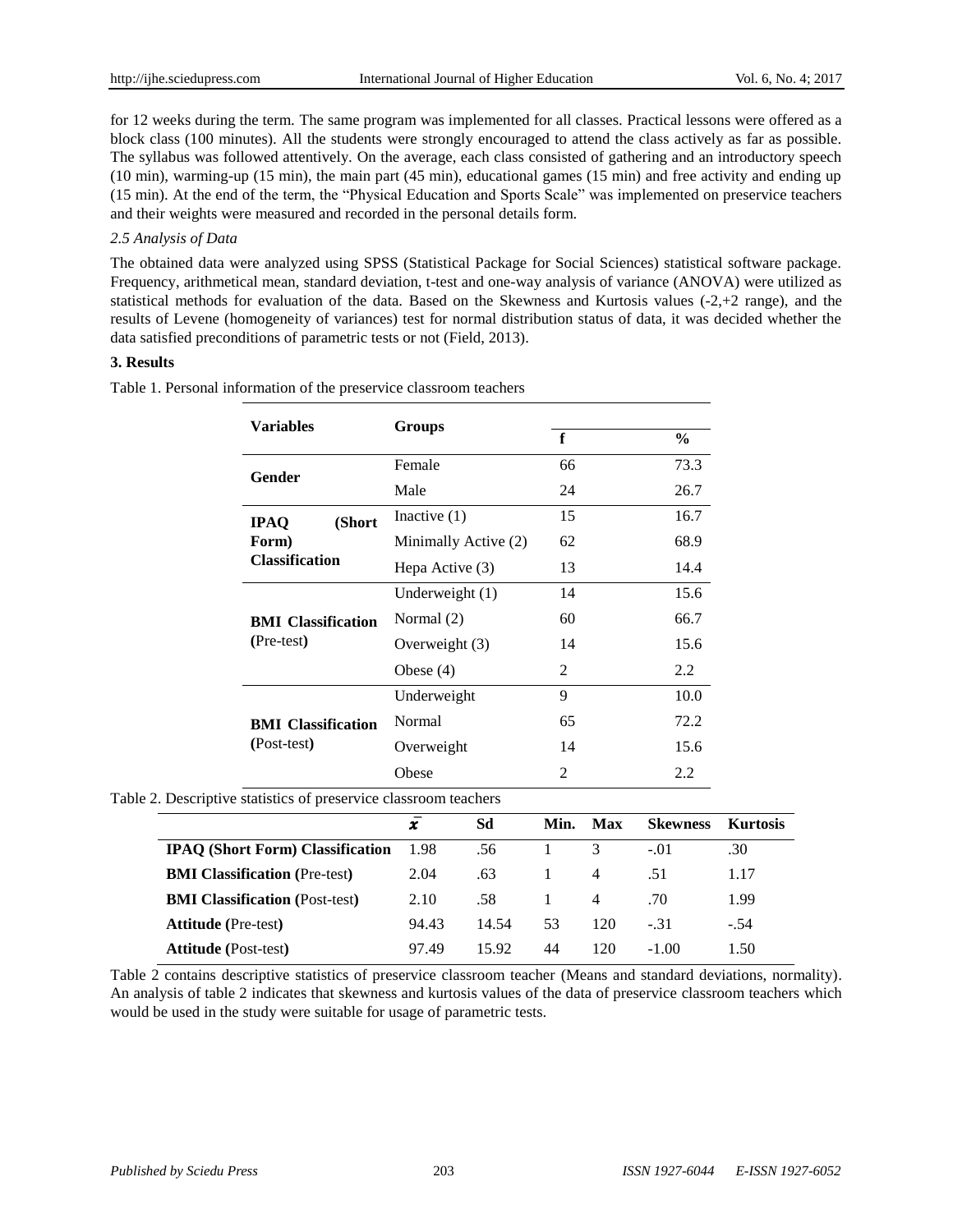|                 | Gender | $\blacksquare$ |        | Sd.         | df. |          |      |
|-----------------|--------|----------------|--------|-------------|-----|----------|------|
|                 | Female | 66             | 92.76  | 14.76       |     | $-1.837$ |      |
| <b>Pre-test</b> | Male   | 24             | 99.04  | 13.12       | 88  |          | .070 |
| Post-test       | Female | 66             | 95.68  | 15.26       |     | $-1,809$ | .074 |
|                 | Male   | 24             | 102.46 | 88<br>16.95 |     |          |      |

Table 3. Comparison of pre-test and post-test attitudes of preservice classroom teachers by gender (t-Test)

As indicated by Table 3, while no significant difference was observed between pre-test and post-test attitudes of preservice teachers by gender (*p*>0.05), male attitudes were higher.

Table 4. Comparison of pre-test attitudes of the students in terms of their IPAQ classification (One-Way Anova)

| Factor                | <b>Physical</b><br>Activity $N$<br>Level |    | x      | Sd    |       |      |
|-----------------------|------------------------------------------|----|--------|-------|-------|------|
| <b>IPAQ</b>           | Inactive                                 | 15 | 88.47  | 14.48 | 2.828 | .065 |
| (Short Form)          | Minimally Active                         | 62 | 94.44  | 14.30 |       |      |
| <b>Classification</b> | Hepa Active                              | 13 | 101.31 | 13.74 |       |      |

No significant difference between attitudes of preservice teachers by their physical activity levels was observed (*p*>0.05). However, attitudes of preservice teachers increased as their activity levels increased (Table 4).

Table 5. Comparison of pre-test and post-test attitudes by BMI levels (t-Test)

| Group                    | <b>Test</b> | N  | $=$<br>x | Sd.   | df |          | p    |
|--------------------------|-------------|----|----------|-------|----|----------|------|
| Underweight              | Pre-test    | 14 | 94.14    | 16.06 | 13 | .225     | .825 |
|                          | Post-test   | 14 | 93.14    | 21.20 |    |          |      |
| <b>Normal</b>            | Pre-test    | 60 | 94.65    | 14.52 | 59 | $-2.151$ | .036 |
|                          | Post-test   | 60 | 98.03    | 14.94 |    |          |      |
| Overweight<br>and Obese* | Pre-test    | 16 | 93.88    | 14.16 | 15 | $-2.092$ | .054 |
|                          | Post-test   | 16 | 99.25    | 14.62 |    |          |      |

 $p$ <.05 \*Due to low number of obese group participants (n =2), the obese group was merged with the overweight group.

Table 5 shows a significant increase in attitudes of preservice teachers with normal BMI values (*p*<.05). On the other hand, no significant difference was observed between attitudes of preservice teachers included in the underweight group and in the merged overweight-obese group (*p*>0.05).

Table 6. Comparison of pre-test and post-test attitudes of preservice teachers (t-Test)

| Group       | <b>Test</b> | N  | $\equiv$<br>x | Sd.   | df | t        | p    |
|-------------|-------------|----|---------------|-------|----|----------|------|
|             | Pre-test    | 66 | 92.76         | 14.76 | 65 | $-1,822$ | .073 |
| Female      | Post-test   | 66 | 95.68         | 15.26 |    |          |      |
|             | Pre-test    | 24 | 99.04         | 13.12 | 23 | $-1,421$ | .169 |
| <b>Male</b> | Post-test   | 24 | 102.46        | 16.95 |    |          |      |
|             | Pre-test    | 90 | 94.43         | 14.54 | 89 |          | .024 |
| All         | Post-test   | 90 | 97.49         | 15.92 |    | $-2.291$ |      |

*p*<.05

An analysis of pretest-posttest physical education and sports attitude scores of all preservice teachers taking PESC course indicated a significant difference between pre-course ( $\bar{x}$ = 94.43) and post-course attitude scores ( $\bar{x}$ = 97.49) (t  $_{(89)} = -2.291$ , p<0.05). The size of effect that was calculated after the test (d=.25) showed a medium level of difference.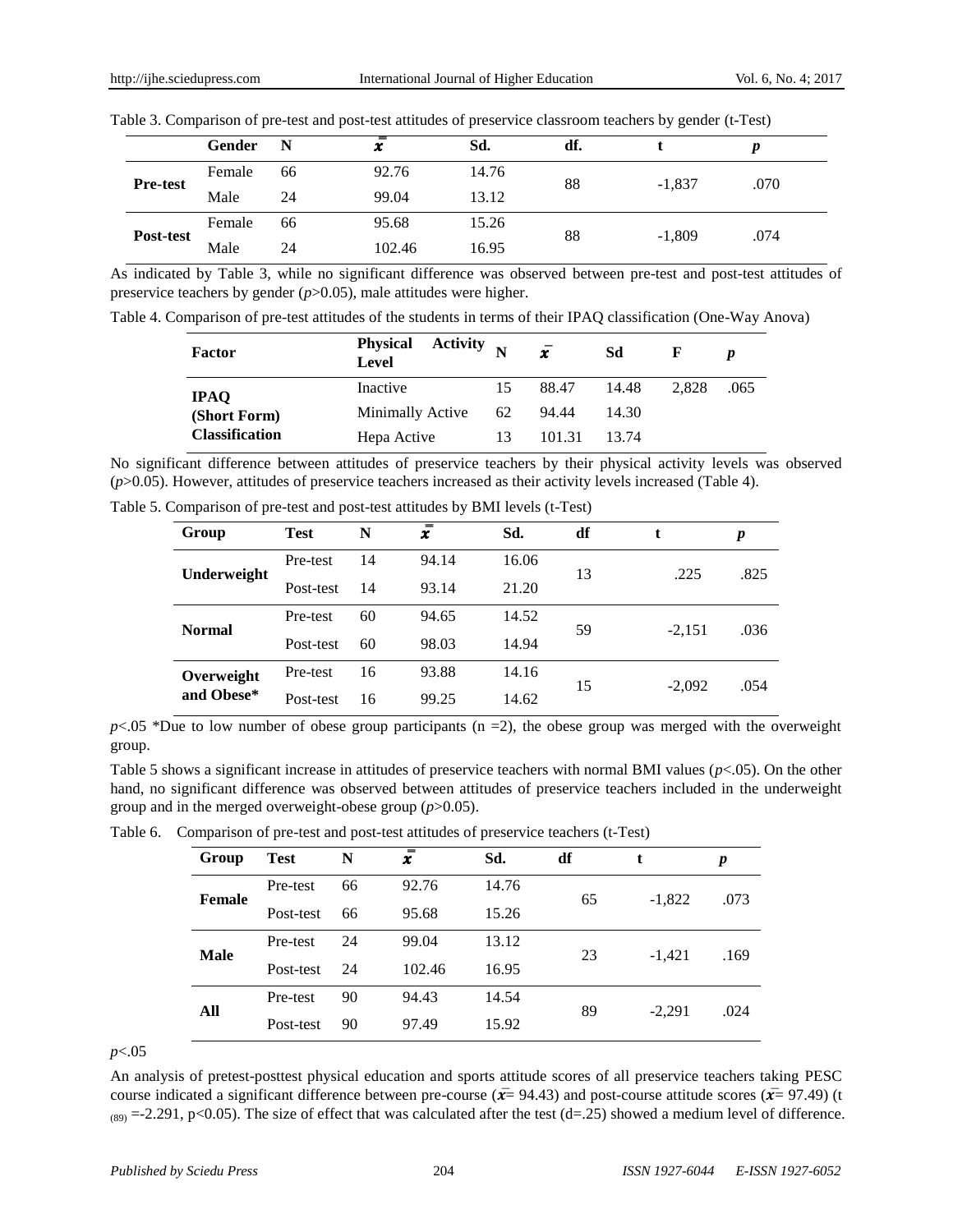No significant difference was found between pre-test and post-test results of females and males (*p*>0.05). However, an increase was observed in post-test attitudes of both genders (Table 5).

## **4. Discussion**

The results of the study on investigation of the effect of compulsory PESC course offered to preservice classroom teachers in the university on their attitudes towards physical education and sports were discussed below.

Among preservice classroom teachers included in the study, 17% of them were physically inactive, 69% were minimally active and only 14% of them were sufficiently active. A few other studies have demonstrated a similar distribution. For instance, a study on university students has found approx. 15% of the student as physically inactive, 68% of them as minimally active and only 18% of them as sufficiently active (Savcı et al., 2006). Another study by Arabacı and Çankaya (2007) on physical education teachers has demonstrated their physical activity levels as inactive for 41.6% of them, as minimally active for 41.6% of them and as HEPA active for 16.8% of them. Likewise, Şanlı (2008) has reported that 17.1% of teachers are physically inactive, 63.9% of them display a poor level of physical activity and 19% of them are satisfactory in terms of maintaining their physical activity levels. It is remarkable that physical activity levels of university students are notably low all over the world (Hallal, Victora, Wells, & Lima, 2003).

Whereas an analysis of pre-test and post-test attitudes of preservice teachers failed to show a significant difference, attitudes of males towards physical education and sports were higher. This was considered to be due to the small size of the study group. Dalaman (2015) could not find a significant difference between attitudes of preservice teachers towards the "Physical education and game teaching" course by gender. In general, studies covering various age groups have resulted in higher attitudes of males towards physical education and sports (Arslan & Altay, 2009; Chung & Philips, 2002; Koca & Demirhan, 2004; Matanin & Collier, 2003; Öncü, 2013; Stelzer Ernest, Fenster, & Langford, 2004; Yıldız, 2010). However, some studies on students from primary schools report higher attitude scores for female students compared to male students (Aydoğan, 2016; Aydoğan, 2017; Koçak & Hürmeriç, 2006; Birtwistle & Brodie, 1991). Apart from these, it has reported a higher attitude for female students until age 14 compared to males and vice versa after that age. Similar studies have emphasized on development characteristics of female students as a cause of their development of low attitude especially after puberty, and female students have been shown to feel uncomfortable in coeducation systems (Kimball, 2007). A reason for attitudes of female students towards physical education activities being less compared to male students may be socio-cultural factors. Particularly, in some areas, female students abstain from bringing their body image into the forefront in coeducation environments (Koc & Tamer, 2016). Therefore, it could be said that the result of the study is consistent with other relevant studies in the literature.

No significant difference among pre-test attitudes of preservice teachers by their physical activity levels was observed either. However, attitudes of preservice teachers increased as their activity levels increased. A literature review did not return any study on investigation of the relationship between the physical activity level and attitudes towards physical education and sports. However, some other relevant studies such as Sherrill, Holguin and Caywood (1989) have concluded that students who are physically more suitable have more positive attitudes towards physical education and physical activity. In his study on secondary and high school students, Koç (2009) has determined that endurance among physical suitability parameters predicts the attitude towards physical education and sports. Although a significant difference could not be observed in the study, it is expected that an increase in physical activity level of a person would have a positive effect on his/her attitude towards physical education and sports. Particularly, educators are required to encourage students in this sense and rise their awareness.

A significant increase was observed in post-test attitudes of preservice teachers with normal BMI values who were included in the study group compared to their pre-test attitudes. On the other hand, no significant difference was observed between attitudes of preservice teachers included in underweight and overweight groups. Particularly, preservice teachers with normal BMI values who take courses related to physical education and sports in university are expected to develop their attitudes towards physical education and sports positively. A comparison could not be performed since the literature lacked a similar study.

An analysis of pretest and posttest physical education and sports attitude scores of preservice teachers taking PESC course indicated a significant difference between pre-course and post-course attitude scores. The size of effect that is calculated after the test showed a medium level of difference. No significant difference was found between pre-test and post-test results of females and males. However, an increase was observed in post-test attitudes of both genders. The literature lacks experimental studies on attitudes of preservice teachers towards physical education and sports. However, some studies have found higher attitudes for junior and senior preservice classroom teachers taking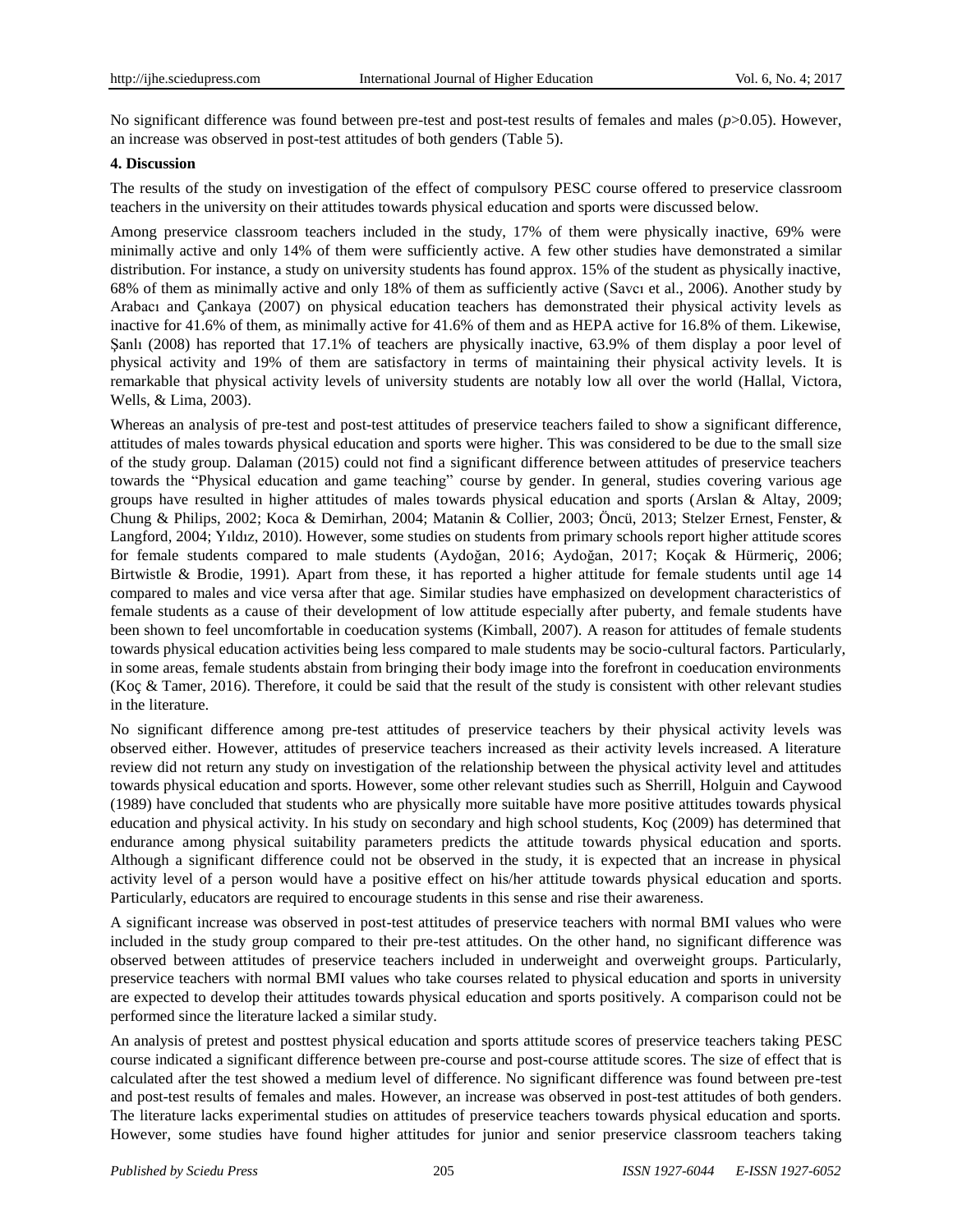relevant courses compared to those who do not (Alemdağ, Öncü, & Sakallıoğlu, 2014; Öncü, 2013). Said studies support the results of the current study. Furthermore, some researchers have emphasized the importance of supporting studies with qualitative data so as to interpret results with regard to attitudes of preservice classroom teachers towards physical education and sports more clearly (Alemdağ et al., 2014; Yazıcı et al., 2016). In general, studies have reported that classroom teachers adopt negative attitudes towards the physical education course (Arslan & Altay, 2008; Faucette & Patterson, 1989; Kim, & Taggart, 2004; Xiang et. al., 2002). Besides, based on the result of their studies, Moore, Webb, & Dickson (1997) and Thompson (1996) have reported that classroom teachers deprive of qualifications that allow to execute physical education at a sufficient level and that the main reason for this is inadequate teacher education programs. Parks (2003) has pointed out lack of training (50%) as the second top obstacle for failure of integration of movement into physical education course by classroom teachers. In this sense, researchers have to exert more vigorous efforts to enhance attitudes of preservice classroom teachers towards physical education and sports.

The limitations of the study were its sample characteristics and target sample. The study group consisted of students only from one university. In order to overcome these limitations, it is recommended to include preservice classroom teachers also from different universities in future studies. Furthermore, results of future experimental studies with controlled groups would be more beneficial in terms of generalization. Further studies should also include qualitative tools such as interviews, which may help provide further understanding about the issue.

## **5. Conclusion**

It was concluded that physical activity levels of preservice classroom teachers were inadequate and therefore, a focus on effective educational approaches on boosting their motivations in this subject was required. Attitudes of preservice teachers with normal BMI values were observed to have developed better when they took courses related to physical education and sports. Finally, it was concluded that the "Physical Education and Sport Culture" course had a medium level of positive effect on the attitude of preservice classroom teachers towards physical education and sports.

Effective and efficient lecturing of compulsory courses related to physical education and sports which were given to preservice classroom teachers in universities was considered to reflect on their attitudes positively and they could contribute to their health and sportive nature.

Researchers are recommended to conduct an experimental study of their work with a controlled group in their future studies. Besides, comparisons of attitudes of preservice teachers with different variables are recommended.

## **References**

- Alemdağ, S., Öncü, E. ve Sakallıoğlu, F. (2014). Sınıf öğretmeni adaylarının beden eğitimi dersine yönelik tutum ve öz-yeterlikleri [Preservice classroom teachers' attitude and self-efficacy towards physical education course]. *Abant İzzet Baysal Üniversitesi Eğitim Fakültesi Dergisi, 14*(2), 45-60. http://dx.doi.org/10.17240/aibuefd.2014.14.2-5000091527
- Allison, P.C. (1990). Classroom teachers' observations of physical education lessons. *Journal of Teaching in Physical Education, 9*, 272-283. https://doi.org/10.1123/jtpe.9.4.272
- Arabacı, R., & Çankaya, C. (2007). Beden Eğitimi Öğretmenlerinin fiziksel aktivite düzeylerinin araştırılması [Study on The Physical Activity Level of Physical Education Teachers]. *Uludağ Üniversitesi Eğitim Fakültesi Dergisi, 20*(1), 1-15.
- Aracı, H. (1998). *Okullarda beden eğitimi*. Ankara: Yardımcı Ofset.
- Aracı, H. (2007). *Yapılandırmacı yaklaşımla beden eğitimi ve spor etkinlikleri*. Ankara: Nobel Yayın Dağıtım.
- Arslan, Y. & Altay, F. (2008). Sınıf öğretmenlerinin beden eğitimi ders programı ve ders uygulamalarına ilişkin görüşleri [Classroom teachers' views towards physical education curriculum and implementation of physical education]. Hacettepe Spor Bilimleri Dergisi, 19(2), 63-79.
- Arslan, Y. & Altay, F. (2009). Sınıf öğretmenlerinin beden eğitimi dersine ilişkin görüşlerinin bazı eğilimleri açısından incelenmesi. Selçuk Üniversitesi Beden Eğitimi ve Spor Bilim Dergisi, 11(1), 14-23.
- Atenz, A.A. (2001). A review of empirically based physical activity program for middle aged to older adults. *Journal of Aging and Physical Activity, 9*, 38- 55.
- Aydoğan, H. (2016). Evaluation of fourth-grade primary school students' attitudes and self-efficacy towards physical education course using socio-cultural approach. *Educational Research and Reviews, 11*(22), 2034-2047.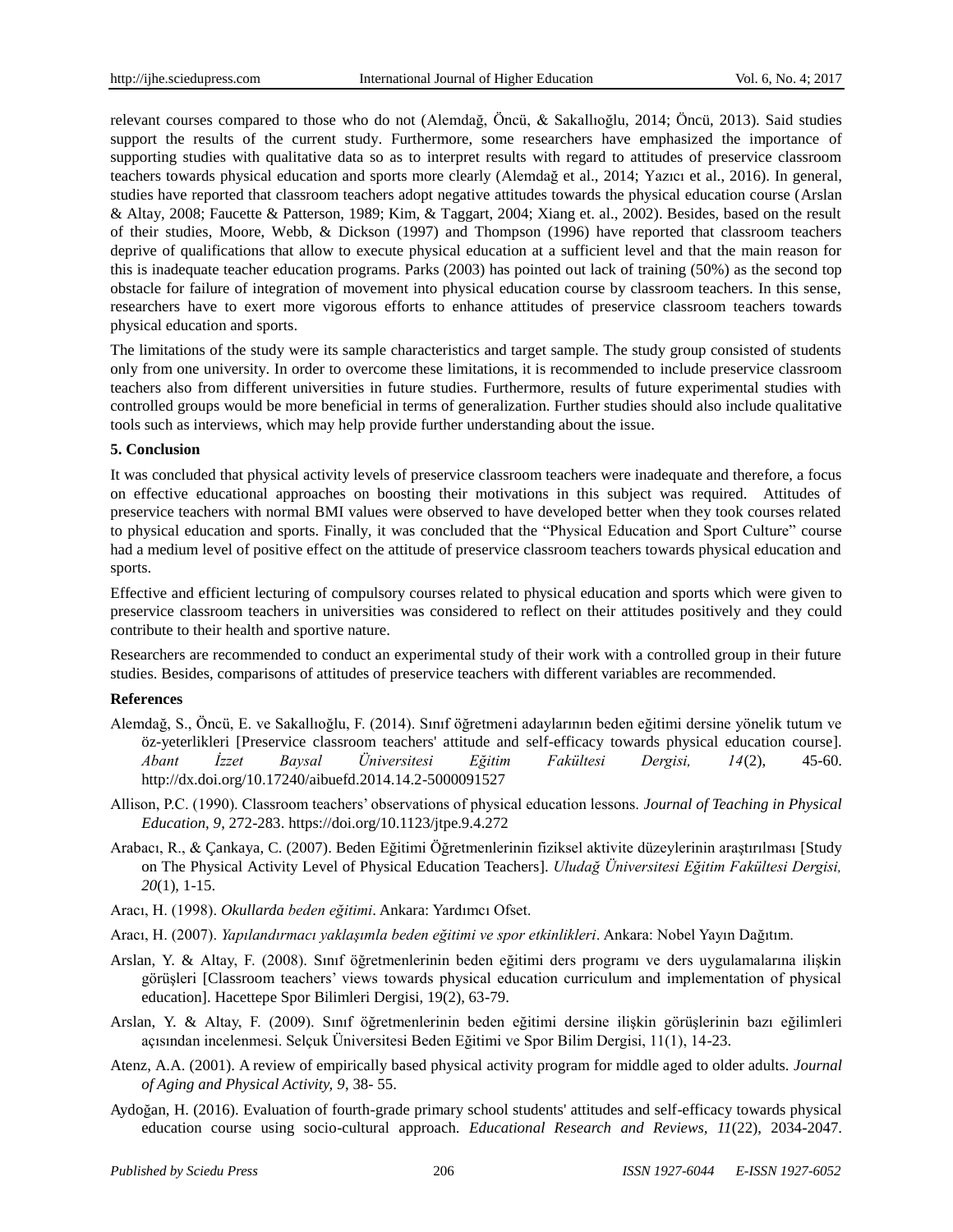http://dx.doi.org/10.5897/ERR2016.2962

- Aydoğan, H. (2017). The analysis of the 5th grade students' attitudes and self-efficacy for physical Education Course in Terms of Demographic Characteristics. *Journal of Education and Training Studies, 5*(1), 141-151. http://dx.doi.org/10.11114/jets.v5i1.2015
- Bağcı, H. (2007). Türkçe öğretmeni adaylarının yazılı anlatıma ve yazılı anlatım derslerine yönelik tutumlarının değerlendirilmesi. *Türklük Bilimi Araştırmaları, 21*, 29-61.
- Barnes, K. C. (2002*). A model health-related elementary physical education program for Saipan: Teachers' knowledge, attitudes, and practices* (Unpublished doctoral dissertation). University of San Diego. USA.
- Büyüköztürk, S. (2008). *Data analysis guidebook for social sciences* (9<sup>th</sup> ed.). Ankara: Pegem Publishing.
- Birtwistle, G. E. & Brodie, D. A. (1991). Children's attitudes towards activity and perceptions of physical education. *Health Education Research, 6*(4), 465-478. https://doi.org/10.1093/her/6.4.465
- Caspersen, C. J., Pereira, M. A. & Curran, K. M. (2000). Changes in physical activity patterns in the United States, By sex and cros-sectional age. *Medicine & science in sports & exercise, 32*(9), 1601-1609. http://citeseerx.ist.psu.edu/viewdoc/download?doi=10.1.1.474.9674&rep=rep1&type=pdf
- Chung, M. H., & Phillips, D. A. (2002). The relationship between attitude toward physical education and leisure-time exercise in high school students. *Physical Educator, 59*(3), 126.
- Craig, C. L., Marshall, A.L., Sjostrom, M., Bauman, A. E., & Booth, M. L. (2003) International physical activity questionnaire: 12-country reliability and validity. *Medicine & science in sports & exercise, 35*, 1381-1395. DOI: 10.1249/01.MSS.0000078924.61453.FB
- Dalaman, O. (2015). Sınıf Öğretmeni Adaylarının "Beden Eğitimi ve Oyun Öğretimi" Dersine Yönelik Tutumlarının Değişik Faktörlerce İncelenmesi [Investigation of Pre-service Classroom Teachers' Attitudes towards the Course of "Physical Education and Play Teaching" in relation to Different Variables]. Mehmet Akif Ersoy Üniversitesi Eğitim Fakültesi Dergisi, 36(59-71).
- Darst, P.W., & Pangrazi, R.P. (2009). *Dynamic physical education for secondary school students* (6th Ed.). San Francisco, CA: Pearson Education.
- Demirhan, G., & Altay, F. (2001). Lise birinci sınıf öğrencilerinin beden eğitimi ve spora ilişkin tutum ölçeği II. *Spor bilimleri dergisi, 12*(2), 09-20.
- Faucette, N., & Patterson, P. (1989). Classroom teachers and physical education: What they are doing and how they feel about it. Education, 110(1), 108-114.
- Field, A. (2009). *Discovering Statistics Using SPSS* (3rd Edition), London: Sage Publications Ltd..
- Güllü, M. (2007). *Ortaöğretim Öğrencilerinin Beden Eğitimi Dersine İlişkin Tutumlarının Araştırılması* [Investigating the attitudes of the secondary education students towards the physical education lesson] (Unpublished doctoral dissertation), Gazi University.Turkey.
- Gürsel, F. (2005). İlköğretim okulları ilk kademe beden eğitimi dersleri için gelişimsel beden eğitimi modeli. *4. Ulusal Beden Eğitimi ve Spor Öğretmenliği Sempozyumu*. Bursa: Burfaş Ofset Tesisleri, 253-260.
- Hallal, P. C., Victora, C. G., Wells, J. C., & Lima, R. D. C. (2003). Physical inactivity: prevalence and associated variables in Brazilian adults. *Medicine and science in sports and exercise, 35*(11), 1894-1900. DOI: 10.1249/01.MSS.0000093615.33774.0E
- International Physical Activity Questionnaire (IPAQ) (2017). Retrieved June 30, 2017 from https://sites.google.com/site/theipaq/scoring-protocol
- Kağıtçıbaşı, Ç. (1999). İnsan ve İnsanlar [Human and humans]. İstanbul: Evrim Yayınları.
- Karasar, N. (2006). *Bilimsel Araştırma Yöntemi*. [Scientific Research Methods] Ankara: Nobel.
- Kim, J. & Taggart, A. (2004). Teachers' perception of the culture of physical education: Investigating the silences at Hana primary school. *Issues in Educational Research, 14*(1), 69-84. Retrieved from <http://www.iier.org.au/iier14/kim.html>
- Kimball, R. S. (2007), *Sixth-grade fitness levels and the FitnessGram assessment program*, (Unpublished doctoral dissertation). Liberty University. USA
- Koca, C. & Demirhan, G. (2004). An examination of high school students' attitudes toward physical education wiht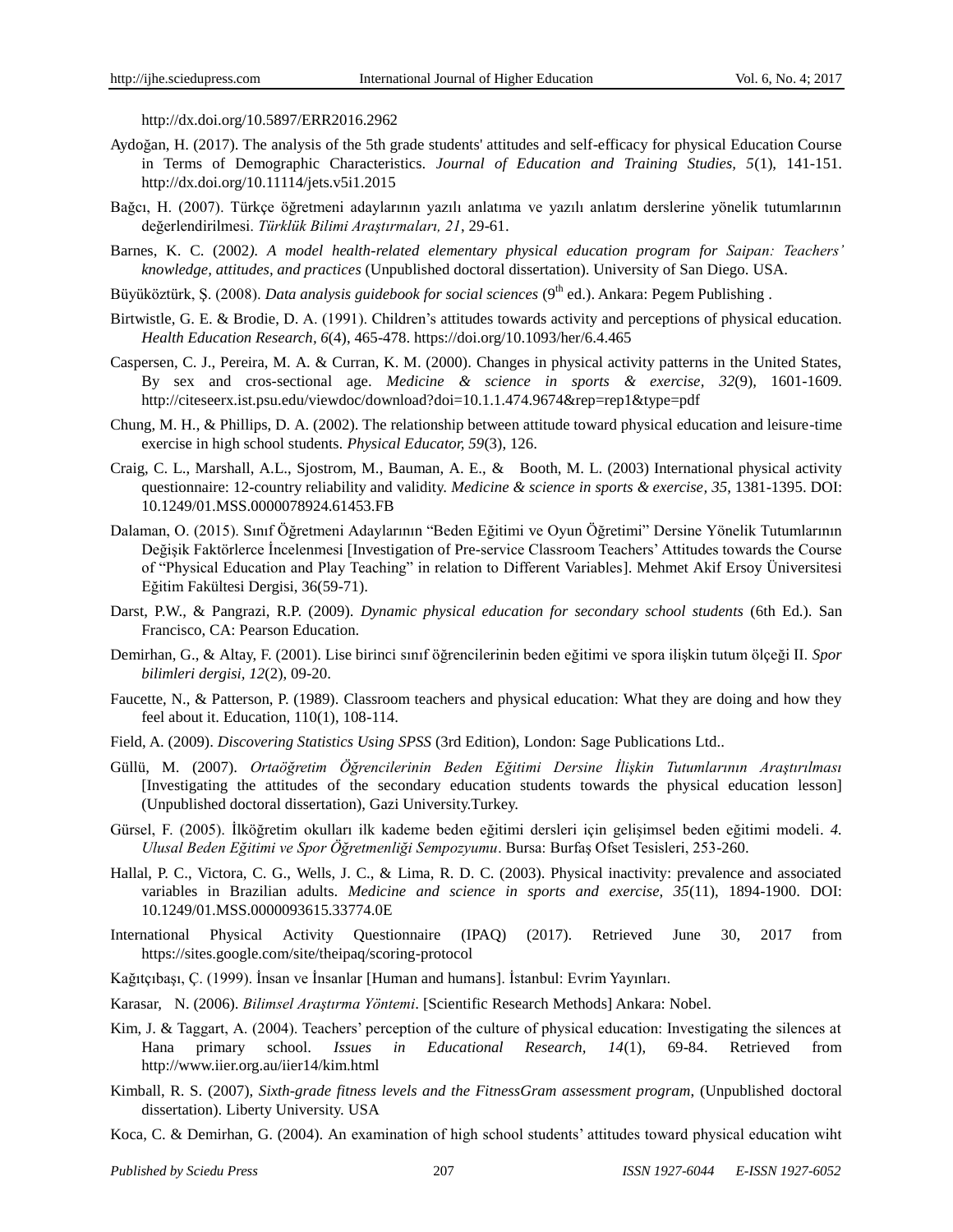regard to sex and sport participation. *Perceptual & Motor Skills, 98*(3), 754-758. https://doi.org/10.2466/pms.98.3.754-758

- Koç, Y. (2009). *Investigation of primary and secondary school students' physical fitness and their attitudes towards physical education lesson* (Unpublished Doctoral Dissertation). Gazi University, Turkey. [In Turkish with English Abstract]. Available from [http://acikarsiv.gazi.edu.tr/index.php?menu=2&secim=10&YayinBIK=2494#](http://acikarsiv.gazi.edu.tr/index.php?menu=2&secim=10&YayinBIK=2494)
- Koç, Y. & Tamer, K. (2016). An investigation on students' attitudes towards the physical education course (Chapter 37: 481-491), In Recep Efe, Irina Koleva, Emin Atasoy, İsa Cürebal (Eds). *Developments in Educational Sciences*. St.Kliment Ohridski University Press: Sofia.
- Koçak, S. & Hürmeriç, I. (2006). Attitudes toward physical education classes of primary school students in Turkey. *Perceptual &Motor Skills, 103*(1), 296-300. https://doi.org/10.2466/pms.103.1.296-300
- Kreska, A.M. & Caspersen, C.J. (1997) Introduction to collection of physical activity questionnaires. *Med.Sports Exerc*. 29 (5-9).
- Laporte, R. E., Montoye, H. J., & Caspersen, C. J. (1985). Assessment of physical activity in epidemiologic research: problems and prospects. *Public health reports, 100*(2), 131-146.
- MacAuley, D. (1994). A history of physical activity, health and medicine. *Journal of the Royal Society of Medicine, 87*(1), 32-35.
- Matanin, M., & Collier, C. (2003). Longitudinal analysis of preservice teachers' beliefs about teaching physical education. *Journal of Teaching in Physical Education, 22*(2), 153-168. https://doi.org/10.1123/jtpe.22.2.153
- Morgan, P. J. & Bourke, S. F. (2004). "I Know It's Important But I'd Rather Teach Something Else!": An Investigation into Generalist Teachers' Perceptions of Physical Education in the Primary School Curriculum. *Australian Association for Research in Education Annual Conference*, Melbourne, Australia.
- Moore, D., Webb, P., & Dickson, S. (1997). Perceptions of preservice primary teachers in teaching personal development, health and physical education. (JJ Walkuski, SC Wright, SKS Tan, Ed.), *The World Conference on Teaching, Coaching and Fitness Needs in Physical Education and the Sport Sciences* (144-152). Singapore: AIESEP.
- Öncü, E. (2013). The psychometric properties of physical education lesson attitude scale for preservice classroom teachers. *Australian Journal of Teacher Education (Online), 38*(1), 97-114.
- Özer, D. & Aktop A.(2003). İlköğretim öğrencileri için hazırlanmış bir beden eğitimi dersi tutum ölçeğinin adaptasonu. *Hacettepe Spor Bilimleri Dergisi, 14* (2), 67-82.
- Öztürk M. (2005). Üniversitede eğitim-öğretim gören öğrencilerde Uluslararası Fiziksel Aktivite Anketinin geçerliliği ve güvenirliği ve fiziksel aktivite düzeylerinin belirlenmesi (Bilim Uzmanlığı Tezi). Hacettepe University Turkey.
- Parks, M. A. (2003). Collective efficacy: A framework for understanding classroom teachers' perceptions of integrating physical activity (*Unpublished doctoral dissertation*). Louisiana State. Retrieved from [http://etd.lsu.edu/docs/available/etd-0711103-104039/unrestricted/Park\\_dis.pdf](http://etd.lsu.edu/docs/available/etd-0711103-104039/unrestricted/Park_dis.pdf)
- Parks, M., Solmon, M. & Lee, A. (2007) Understanding classroom teachers' perceptions of integrating physical activity: A collective efficacy perspective, *Journal of research in childhood education, 21*(3), 316-328, DOI: 10.1080/0256854070959459
- Pehlivan, Z. (2001). İlköğretimde beden eğitimi öğretmeni yetiştirme. *II. Ulusal Beden Eğitimi ve Spor Öğretmenliği Sempozyumu* (Bursa, December 21-23, 2001). (pp.115-120).
- Pettifor, B. (1999). Physical education methods for classroom teachers. USA: Human Kinetics. Champaign, IL.
- Portman, P. A. (1996). Preservice elementary education majors beliefs about their elementary physical education classes (Pt. 1). *Indiana association for health, physical education, recreation and dance journal, 25*(2), 25-28.
- Roth, J. F. (2005). The role of teachers' self-efficacy in increasing children's physical activity (*Unpublished doctoral dissertation*). Louisiana State University. USA
- Rowland, P. W. & Freedson, P. (1994). Physical activity, fitness and health in children: A close look. *Pediatrics, 93*(4), 669-672.
- Savcı, S., Öztürk, M., Arıkan, H., İnal, İ. D., & Tokgözoğlu, L. (2006). Üniversite öğrencilerinin fiziksel aktivite